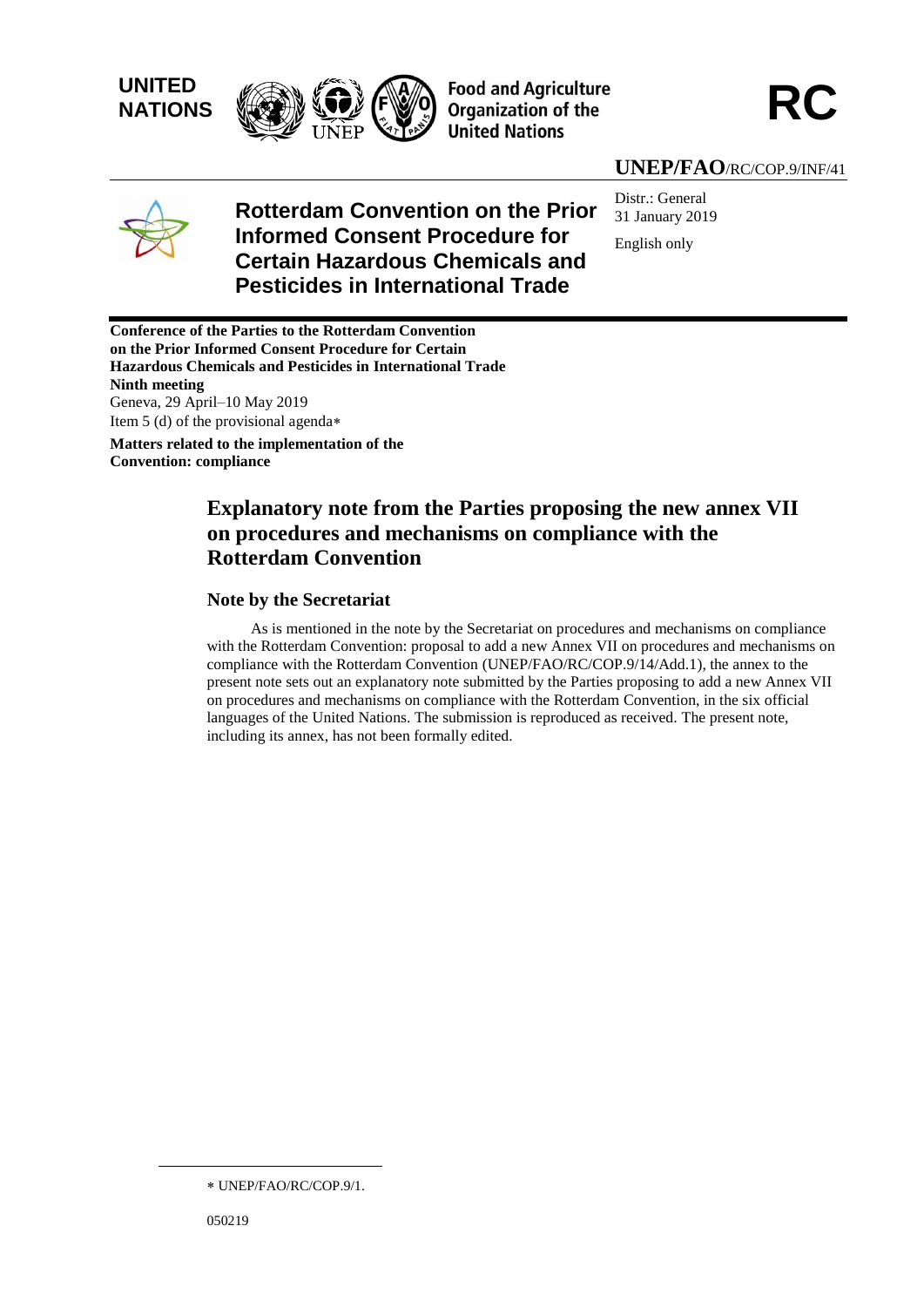## **Annex**

## **I. Arabic version**

**مذكرة توضيحية بشأن مقترح المرفق المتعلق بوضع اإلجراءات واآلليات المتعلقة باالمتثال بموجب اتفاقية روتردام المتعلقة بتطبيق إجراء الموافقة المسبقة عن علم على مواد كيميائية ومبيدات آفات معينة خطرة متداولة في التجارة الدولية**

هتدف اتفاقية روتردام إىل "تشجيع املشاركة يف املسؤولية ويف اجلهود التعاونية فيما بني األطراف يف االجتار الدويل  $\overline{a}$ مبواد كيميائية خطرة معينة بغية محاية صحة البشر والبيئة من األضرار احملتملة، واملسامهة يف استخدامها استخداما سليماً بيئياً، وذلك بتيسير تبادل المعلومات عن حواصها وبالإعداد لعملية صنع القرارات الوطنية بشأن وارداتحا وصادراتها وبتعميم هذه القرارات على الأطراف''. وتنشئ الاتفاقية التزامات ملزمة قانوناً لتنفيذ إجراء الموافقة املسبقة عن علم وحتمي البلدان وال سيما البلدان النامية من الصادرات غري املرغوب فيها من املواد الكيميائية الواردة من البلدان الأخرى عن طريق فرض التزامات على الأطراف المصدرة.

ولا بد من الامتثال للالتزامات بموجب الاتفاقية لتحقيق هدفها، ويمثل جزءاً رئيسياً من الاتفاقات البيئية المتعددة الأطراف الملزمة قانونا. وتنص المادة 17 من الاتفاقية على أن ''يقوم مؤتمر الأطراف، في أقرب وقت ممكن عملياً، بتطوير واعتماد إجراءات وآليات مؤسسية لتحديد حاالت عدم االمتثال ألحكام هذه االتفاقية ولكيفية معاملة الأطراف التي يثبت عدم امتثالها.'' وينبغي أن تكون آلية الامتثال تيسيرية وتعاونية، وتمنح الثقة لكل طرف بأن األطراف األخرى مسؤولة عن الوفاء بالتزاماهتا. وينبغي أن تعزز االلتزامات املتعلقة بالتصدير، وتشجع وتدعم االمتثال بالنسبة لألطراف اليت تواجه صعوبات يف الوفاء هبذه االلتزامات.

وعلى الرغم من أن نص الاتفاقية يشير بوضوح إلى أن الإجراءات والآليات التي تتصدى لعدم الامتثال، ستوضع وتعتمد ''في أقرب وقت ممكن عملياً''؛ فبعد مرور ١٤ عاما منذ دخول الاتفاقية حيز النفاذ وبعد المفاوضات التي جرت في ثمانية مؤتمرات للأطراف، لم تعتمد الأطراف هذه الإجراءات بعد. وبناء على ذلك، لا يوجد منتدى يعمل في إطار الاتفاقية، يمكن فيه معالجة المسائل المتعلقة بالامتثال وتتلقى البلدان من خلاله المشورة في تجاوز التحديات الوطنية.

وقد أنتجت المناقشات التي دارت في الاجتماع السابع للأطراف نصاً لإنشاء آلية الامتثال وافق عليه الجميع، إلا أن طرفاً واحداً عطل اعتماده بسبب المطالبات المالية المرتبطة بتطبيقه. ولدى إعادة النظر في هذا الأمر في الاجتماع الثامن لمؤتمر الأطراف، أيدت جميع الأطراف تقريباً مرة أخرى اعتماد الآلية؛ ولكن لم يتحقق التوافق في الآراء بسبب اعتراض قلة من الأطراف بشواغل (عُبر عنها مؤخراً) بشأن النص الذي تمت الموافقة عليه سابقاً في الاجتماع<br>. السابع لألطراف.

وإقراراً بأن الغالبية العظمى من الأطراف تود اعتماد الإجراءات والآليات الرامية للتصدي لعدم الامتثال، فمن ا<br>ا أجل إيجاد سبيل للمضي قدما، اتخذت مجموعة من الأطراف المبادرة من أجل تقديم حل يتيح اعتماد إجراءات الامتثال المنصوص عليها في المادة ١٧ كمرفق إضافي للاتفاقية (على النحو الوارد في المادة ٢٢).

ويقدم مقرتح املرفق وسائل بديلة لدعم األطراف اليت تود وضع إجراءات االمتثال، باستخدام النص املتفق عليه بالفعل. والغاية هي البدء يف جين الفوائد اليت حيققها وجود آلية امتثال تيسريية، تساعد على حتديد املسائل واحللول المتصلة بالامتثال، وتؤدي في نماية المطاف إلى زيادة فعالية الاتفاقية، وتقلل بالتالي من الآثار الضارة على الصحة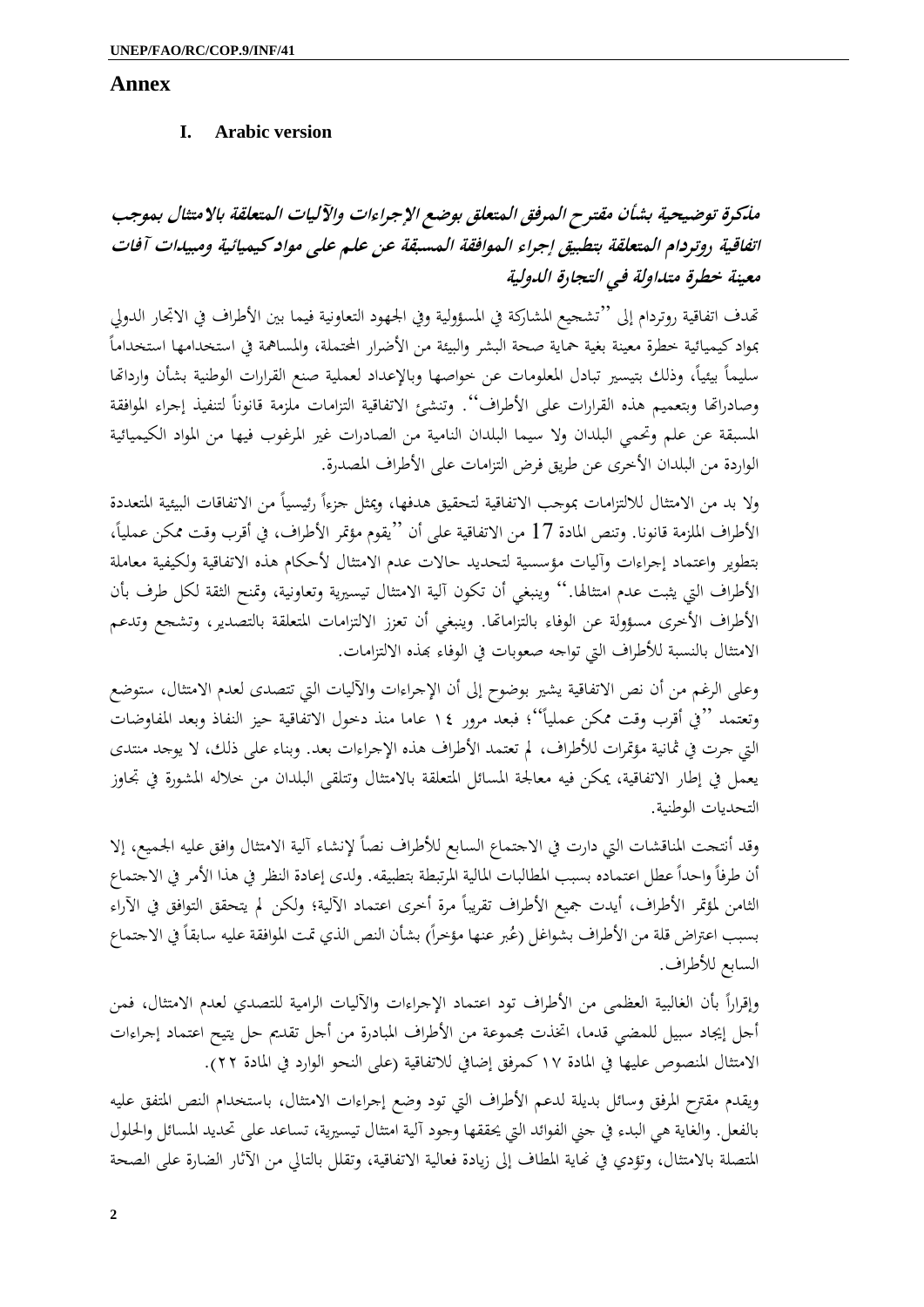البشرية والبيئة، وهو هدف االتفاقية.

ويتضمن مقرتح املرفق نفس النص الذي نوقش يف االجتماعني السابع والثامن لألطراف وأيدته األغلبية الساحقة من الأطراف. وتعتزم الأطراف المقترحة للمرفق أن يُعتمد بمقرر نصه كما يلي:

**المقرر ا ر- /9[ ]: اإلجراءات واآلليات المتعلقة باالمتثال التفاقية روتردام**

يقرر اعتماد املرفق السابع لالتفاقية، الذي حيدد اإلجراءات واآلليات املتعلقة باالمتثال التفاقية روتردام، على النحو الوارد يف مرفق هذا املقرر.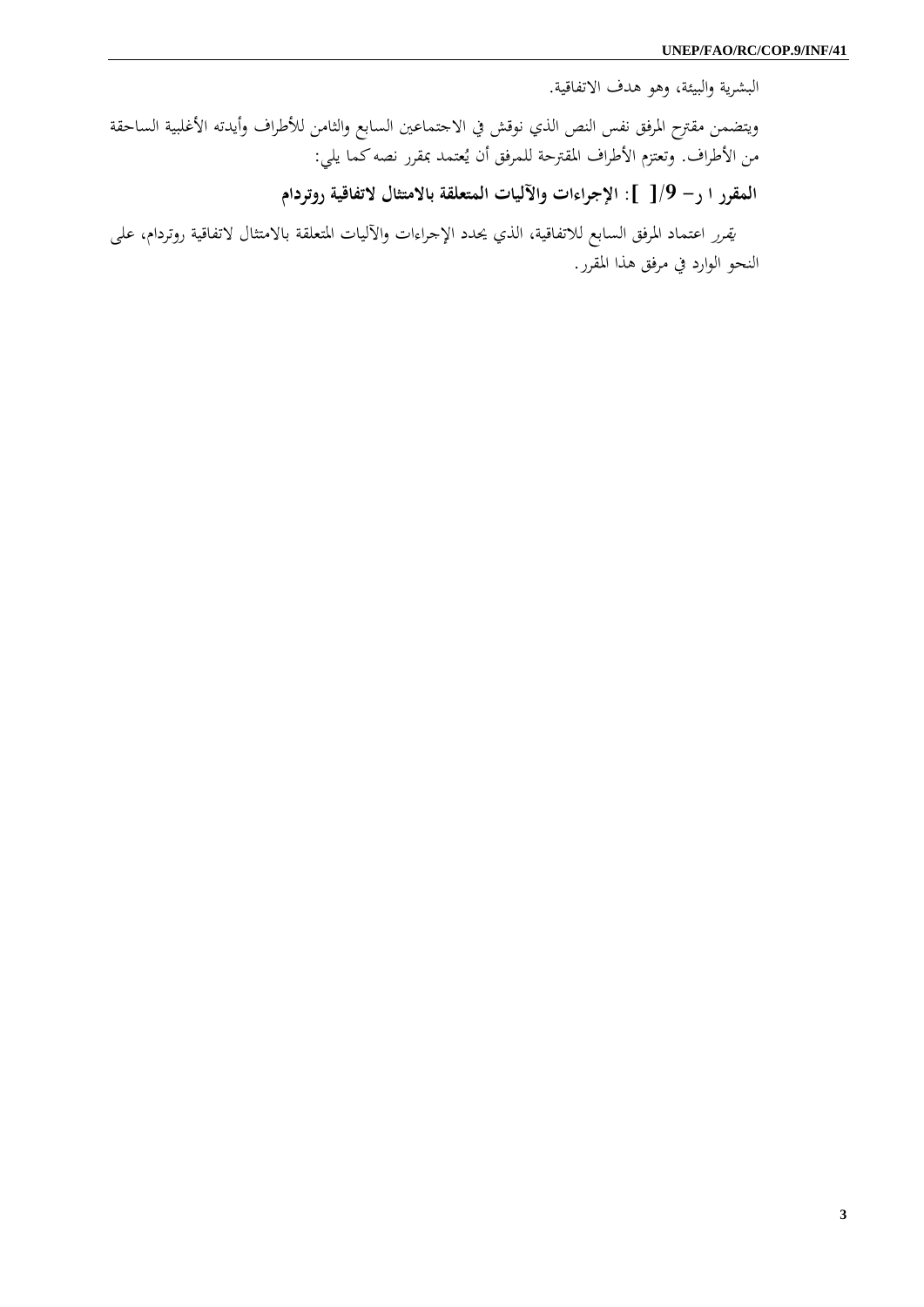### **II. Chinese version**

# 关于设立《关于在国际贸易中对某些危险化学品和农药采用事先知 情同意程序的鹿特丹公约》遵约程序和机制的附件提案的解释性说 明

《鹿特丹公约》旨在"通过便利就国际贸易中的某些危险化学品的特性进行资 料交流、为此类化学品的进出口规定一套国家决策程序并将这些决定散发给缔 约方,以促进缔约方在此类化学品的国际贸易中分担责任和开展合作,保护人 类健康和环境免受此类化学品可能造成的危害,并推动以无害环境方式加以使 用"。《公约》针对执行事先知情同意程序创设了具有法律约束力的义务,并 通过强制出口缔约方承担出口义务来保护各国(特别是发展中国家)免受其他 国家不必要的化学品出口带来的危害。

遵守《公约》规定的义务对于实现其目标而言至关重要,也是具有法律约束力 的多边环境协定的核心内容。《公约》第17条规定: "缔约方大会应尽快制定 并通过用于确定不遵守本公约规定的情事和处理被查明处于不遵守状况的缔约 方的程序和体制机制"。遵约机制应带来便利、促进合作,使每个缔约方相信 其他缔约方都负有履行义务之责。该机制应强化出口义务,促进和支持难以履 行这种义务的各缔约方遵守《公约》。

尽管《公约》案文明确指出,要"尽快"制定并通过解决不遵约问题的程序和 机制; 但《公约》生效14年以来, 经过缔约方大会八次会议的谈判, 缔约方仍 未通过程序。因此,《公约》之下还不存在一个平台,能让具体履约问题得到 解决,使各国能得到关于如何克服本国困难的建议。

经缔约方大会第七次会议讨论,形成了各方一致同意的关于建立遵约机制的案 文,但有一个缔约方因执行该机制的资金需求而阻止其通过。缔约方大会第八 次会议重新审议该问题时,几乎所有缔约方仍赞成通过该机制;然而,少数缔 约方因对此前缔约方大会第七次会议商定的案文存在(新表达出的)顾虑而提 出反对,故未能达成共识。

一组缔约方认识到绝大多数缔约方都希望解决不遵约问题的程序和机制得到通 过,以找到前进的道路,因而已主动提出解决办法,以便第17条要求建立的程 序作为《公约》增补附件而获得通过(根据第22条)。

附件提案提出了一种替代办法,利用已商定的案文支持希望建立遵约程序的缔 约方。目的是开始实现一个提供便利的遵约机制到位后带来的效益,这将有助 于查明与遵约有关的问题并找到解决办法,最终提高《公约》的有效性,从而 减少对人类健康和环境的有害影响,而这正是《公约》的目标。

附件提案中载有经缔约方大会第七次和第八次会议讨论、并得到绝大多数缔约 方支持的第七次会议案文。

提议新增附件的缔约方希望该附件在措辞如下的一项决定中得到通过:

RC-9/[ ]号决定:《鹿特丹公约》遵约程序和机制

决定通过关于《鹿特丹公约》遵约程序和机制的《公约》附件七,案文 载于本决定附件。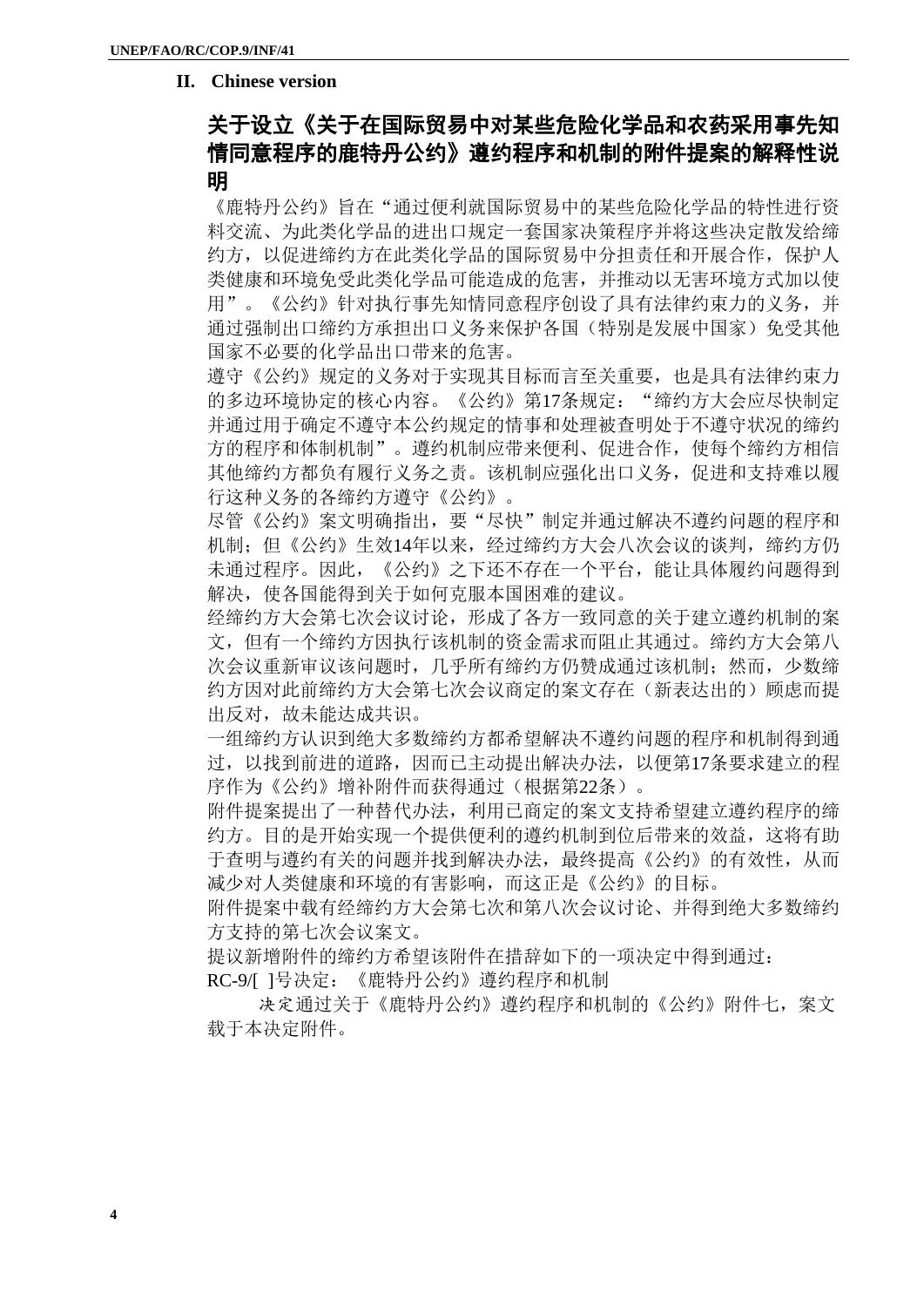#### **III. English version**

# **Explanatory note about the annex proposal to establish procedures and mechanisms for compliance under the Rotterdam Convention on the Prior Informed Consent Procedure for Certain Hazardous Chemicals and Pesticides in International Trade**

The objective of the Rotterdam Convention is " to promote shared responsibility and cooperative efforts among Parties in the international trade of certain hazardous chemicals in order to protect human health and the environment from potential harm and to contribute to their environmentally sound use, by facilitating information exchange about their characteristics, by providing for a national decision-making process on their import and export and by disseminating these decisions to Parties". The Convention creates legally binding obligations for the implementation of the Prior Informed Consent (PIC) procedure, and protects countries, particularly developing countries, from the unwanted exports of chemicals from other countries by imposing export obligations on exporting Parties.

Compliance with obligations under the Convention is essential to achieving its objective and a central part of legally-binding Multilateral Environmental Agreements. Article 17 of the Convention provides that "the Conference of the Parties shall, as soon as practicable, develop and approve procedures and institutional mechanisms for determining non-compliance with the provisions of this Convention and for treatment of Parties found to be in non-compliance". A compliance mechanism should be facilitative and cooperative, giving confidence to each Party that other Parties are accountable in fulfilling their obligations. It should reinforce export obligations, and promote and support compliance for Parties having difficulties in meeting such obligations.

Although the Convention text clearly indicates that procedures and mechanisms to address noncompliance are to be developed and approved "as soon as practicable"; after 14 years since entry into force and negotiations during all of the 8 COPs, Parties have yet to adopt procedures. Consequently, there is no forum under the Convention where specific compliance issues can be addressed and countries can receive advice in overcoming national challenges.

Discussions at COP7 led to a text for the establishment of a compliance mechanism that was agreed upon by all, although one Party blocked its adoption over financial demands for its implementation. When re-considered at COP8, again almost all Parties supported adoption of the mechanism; however, consensus was not reached due to opposition by a small handful of Parties with (newly expressed) concerns on previously agreed-to COP7 text.

Acknowledging that a vast majority of Parties wish for the adoption of procedures and mechanisms to address non-compliance, to find a path forward, a group of Parties has taken the initiative to present a solution whereby the compliance procedures called for in Article 17 would be adopted as an additional annex to the Convention (as per Article 22).

The annex proposal provides an alternate means to support Parties wanting to establish compliance procedures, using already agreed text. The intent is to begin realizing the benefits of having a facilitative compliance mechanism in place, which will help identify issues and solutions related to compliance and ultimately lead to greater effectiveness of the Convention, thus reducing the harmful impact on human health and the environment, which is the objective of the Convention.

The annex proposal includes the same COP7 text that has been discussed at COP7 and COP8 and was supported by an overwhelming majority of Parties.

It is the intention of the Parties proposing the annex that it be adopted by a decision that would read as follows:

#### **Decision RC-9/[ ]: Procedures and mechanisms on compliance with the Rotterdam Convention**

*Decides* to adopt Annex VII to the Convention, setting out procedures and mechanisms on compliance with the Rotterdam Convention, as contained in the annex to the present decision.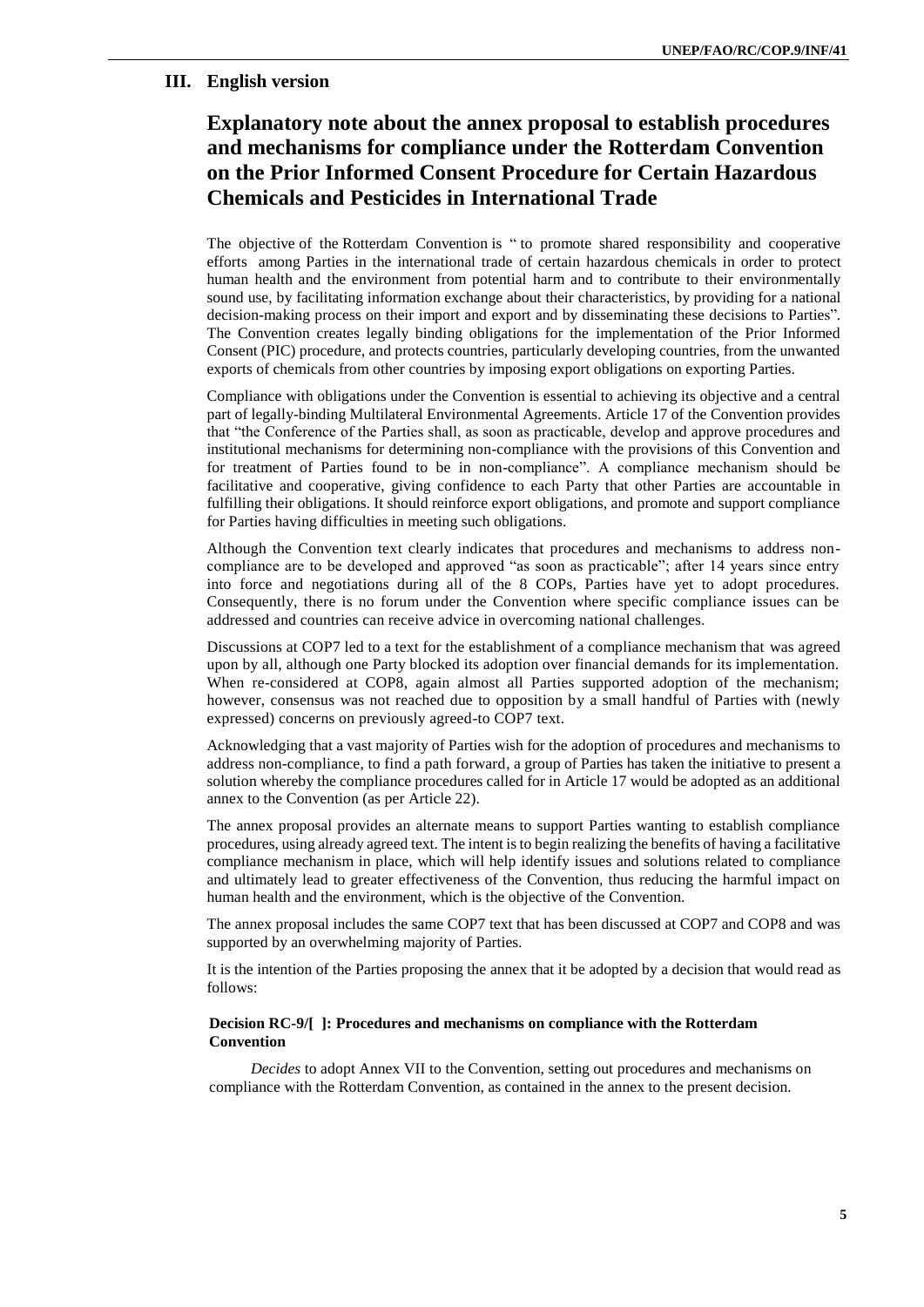### **IV. French version**

**Note explicative sur la proposition d'annexe visant à établir les procédures et mécanismes de contrôle du respect de la Convention de Rotterdam sur la procédure de consentement préalable en connaissance de cause applicable à certains produits chimiques et pesticides dangereux qui font l'objet d'un commerce international**

La Convention de Rotterdam a pour but « d'encourager le partage des responsabilités et la coopération entre les Parties dans le domaine du commerce international de certains produits chimiques dangereux, afin de protéger la santé humaine et l'environnement contre d'éventuels dommages et de contribuer à l'utilisation écologiquement rationnelle de ces produits en facilitant l'échange d'informations sur leurs caractéristiques, en instituant un processus national de prise de décisions applicable à leur importation et à leur exportation, et en assurant la communication de ces décisions aux Parties ». La Convention crée des obligations juridiquement contraignantes pour la mise en œuvre de la procédure de consentement préalable (PIC), et protège les pays, en particulier les pays en développement, contre les exportations indésirables de produits chimiques en provenance d'autres pays en imposant aux Parties exportatrices des obligations applicables aux exportations.

Le respect des obligations au titre de la Convention est essentiel à la réalisation de l'objectif de cette dernière et est au cœur des accords multilatéraux sur l'environnement juridiquement contraignants. L'article 17 de la Convention prévoit que « la Conférence des Parties élabore et approuve, dès que possible, des procédures et des mécanismes institutionnels permettant de déterminer les cas de nonrespect des dispositions de la présente Convention et les mesures à prendre à l'égard des Parties contrevenantes ». Un mécanisme de contrôle du respect devrait être orienté vers la facilitation et fondé sur la coopération, en donnant à chaque Partie la confiance que les autres Parties doivent rendre des comptes au sujet du respect de leurs obligations. Il devrait renforcer les obligations applicables aux exportations et promouvoir et favoriser le respect de ces obligations par les Parties éprouvant des difficultés.

Bien que le texte de la Convention indique clairement que les procédures et les mécanismes permettant de traiter les cas de non-respect des dispositions doivent être élaborés et approuvés « dès que possible », 14 ans après l'entrée en vigueur de la Convention et les négociations qui se sont déroulées au cours des huit réunions des conférences des Parties, les Parties n'ont toujours pas adopté ces procédures. En conséquence, il n'existe aucun cadre au titre de la Convention au sein duquel des questions spécifiques de respect peuvent être traitées et où les pays peuvent recevoir des conseils pour surmonter les problèmes qui se posent au niveau national.

Les débats qui se sont tenus lors de la septième réunion de la Conférence des Parties ont abouti à l'élaboration d'un texte pour l'établissement d'un mécanisme de contrôle du respect qui a été accepté par toutes les Parties, bien que l'une d'entre elles ait bloqué son adoption du fait d'exigences financières liées à sa mise en œuvre. Lorsqu'il a été réexaminé à la huitième réunion de la Conférence des Parties, la quasi-totalité des Parties ont de nouveau appuyé l'adoption du mécanisme ; toutefois, aucun consensus ne s'est dégagé, une petite poignée de Parties y étant opposées suite aux préoccupations (nouvellement exprimées) concernant le texte précédemment convenu à la septième réunion de la Conférence des Parties.

Sachant que la grande majorité des Parties souhaitent adopter les procédures et des mécanismes permettant de traiter des cas de non-respect, pour trouver un moyen d'aller de l'avant, un groupe de Parties a pris l'initiative de présenter une solution prévoyant que les procédures de contrôle du respect prévues à l'article 17 seraient adoptées en tant qu'annexe supplémentaire à la Convention (conformément à l'article 22).

L'annexe proposée constitue un autre moyen d'appuyer les Parties souhaitant la mise en place de procédures de contrôle du respect, à l'aide du texte déjà convenu. Le but est de commencer à tirer parti des avantages que présente un mécanisme de contrôle du respect orienté vers la facilitation déjà en place, ce qui permettra d'identifier les problèmes et les solutions liées au respect des obligations et, à terme, d'accroître l'efficacité de la Convention, réduisant ainsi les effets néfastes sur la santé humaine et l'environnement, objectif de la Convention.

L'annexe proposée inclut le même texte que celui qui a été examiné lors des septième et huitième réunions de la Conférence des Parties et auquel une majorité écrasante de Parties ont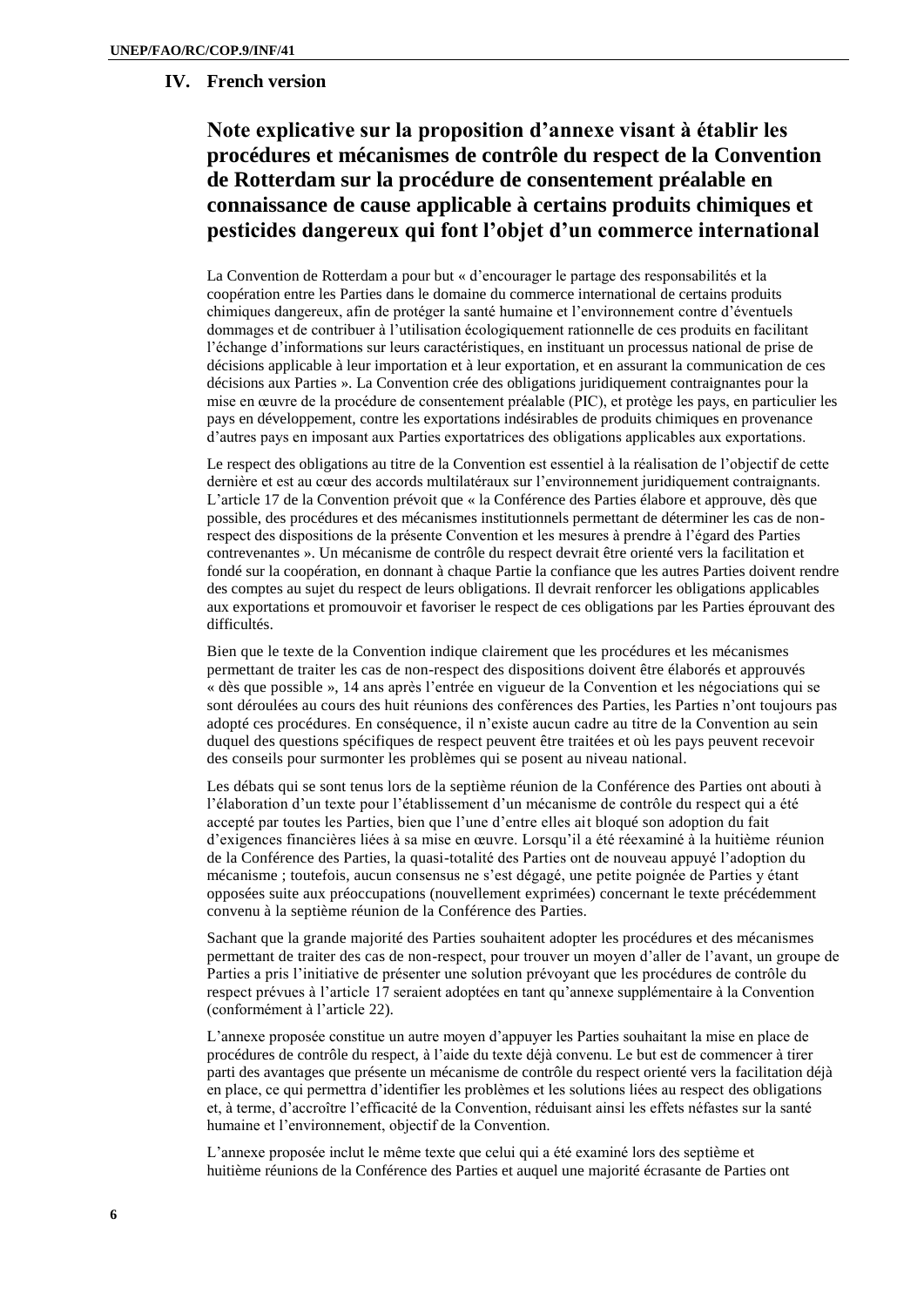#### souscrit.

Les Parties proposant l'annexe comptent que celle-ci soit adoptée dans le cadre d'une décision qui serait ainsi libellée :

#### **Décision RC-9/[ ] : Procédures et mécanismes de contrôle du respect de la Convention de Rotterdam**

*Décide* d'adopter l'Annexe VII de la Convention, qui définit les procédures et mécanismes de contrôle du respect de la Convention de Rotterdam, telle qu'elle figure dans l'annexe de la présente décision.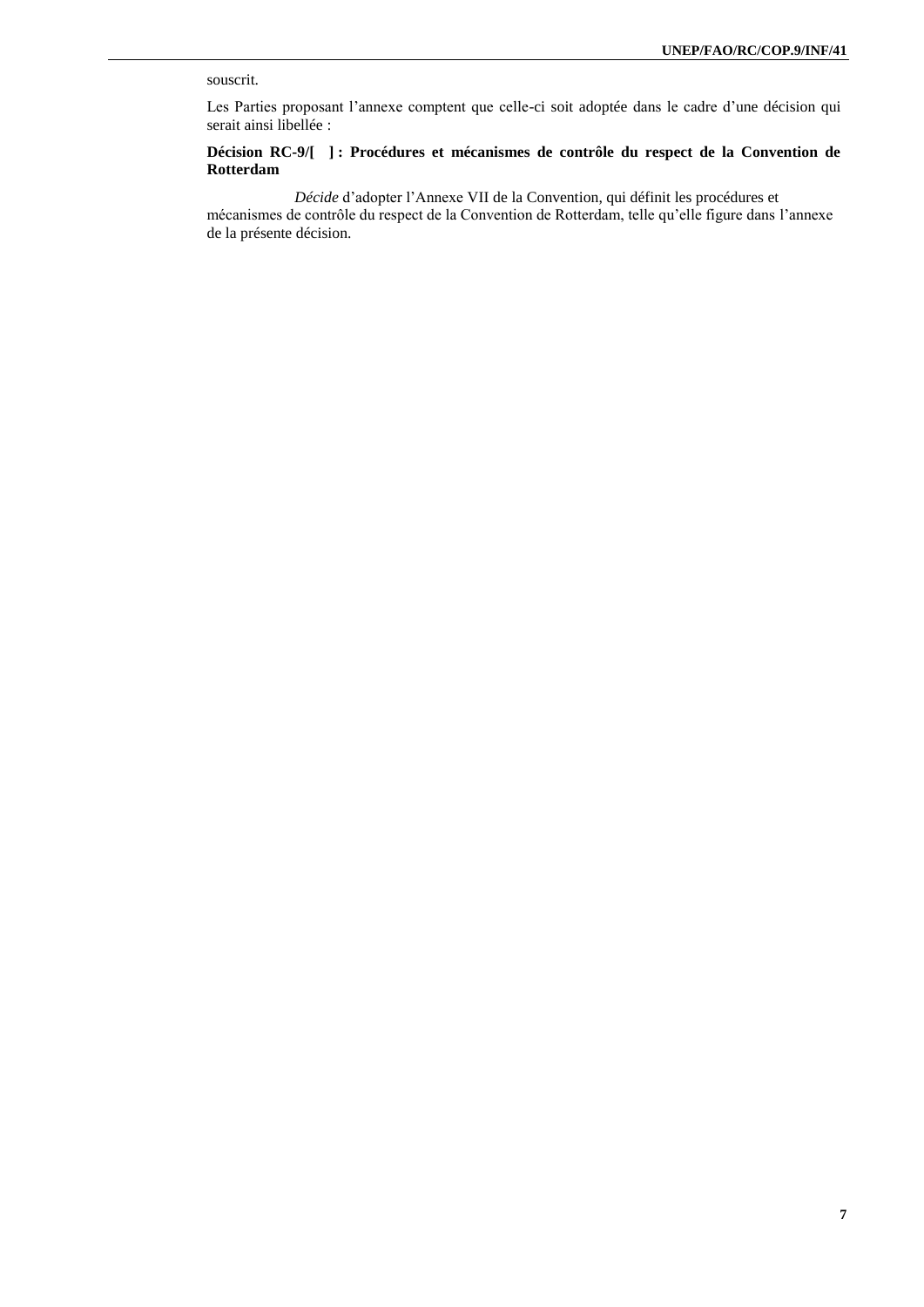### **V. Russian version**

# **Пояснительная записка относительно предложения о приложении для создания процедур и механизмов, касающихся соблюдения в рамках Роттердамской конвенции о процедуре предварительного обоснованного согласия в отношении отдельных опасных химических веществ и пестицидов в международной торговле**

Цель Роттердамской конвенции заключается в том, чтобы «способствовать обеспечению общей ответственности и совместным усилиям Сторон в международной торговле отдельными опасными химическими веществами для охраны здоровья человека и окружающей среды от потенциально вредного воздействия и содействия их экологически обоснованному использованию путем облегчения обмена информацией об их свойствах, закрепления положений об осуществлении на национальном уровне процесса принятия решений, касающихся их импорта и экспорта, и распространения этих решений среди Сторон». Конвенция устанавливает имеющие обязательную юридическую силу обязательства по осуществлению процедуры предварительного обоснованного согласия (ПОС) и защищает страны, в частности, развивающиеся страны, от нежелательного экспорта химических веществ из других стран путем введения экспортных обязательств для экспортирующих Сторон.

Соблюдение обязательств по Конвенции необходимо для достижения ее цели и является основной частью имеющих обязательную юридическую силу многосторонних природоохранных соглашений. В статье 17 Конвенции предусматривается, что «Конференция Сторон как можно скорее, насколько это практически возможно, разрабатывает и утверждает процедуры и организационные механизмы, предназначенные для определения факта несоблюдения положений настоящей Конвенции и принятия мер в отношении Сторон, признанных как не соблюдающие эти положения». Механизм соблюдения должен способствовать содействию и сотрудничеству, давая каждой Стороне уверенность в том, что другие Стороны несут ответственность за выполнение своих обязательств. Он должен подкреплять обязательства в отношении экспорта и оказывать содействие и поддержку в соблюдении Сторонам, испытывающим трудности в выполнении таких обязательств.

Хотя в тексте Конвенции четко указывается, что процедуры и механизмы решения вопросов несоблюдения должны быть разработаны и утверждены «как можно скорее, насколько это практически возможно», по прошествии 14 лет после вступления Конвенции в силу и после переговоров в ходе всех 8 КС, Стороны еще не приняли процедуры. Соответственно, в рамках Конвенции не существует форума, где можно решать конкретные вопросы соблюдения, а страны могут получать консультации по вопросу преодоления существующих на национальном уровне трудностей.

Результатом обсуждений на КС-7 стал текст для создания механизма соблюдения, который был согласован всеми, хотя одна Сторона заблокировала его принятие в связи с финансовыми потребностями, связанными с его осуществлением. При повторном рассмотрении на КС-8 почти все Стороны вновь выступили в поддержку принятия данного механизма; однако консенсус не был достигнут из-за противодействия небольшой группы Сторон, поднявших новые вопросы в отношении ранее согласованного на КС-7 текста.

Признавая, что подавляющее большинство Сторон желает принять процедуры и механизмы решения проблемы несоблюдения, группа Сторон, с тем чтобы найти выход из сложившейся ситуации, взяла на себя инициативу представить решение, в соответствии с которым процедуры, касающиеся соблюдения, которые предусмотрены в статье 17, будут приняты в качестве дополнительного приложения к Конвенции (согласно статье 22).

Данное предложение относительно приложения представляет собой альтернативный способ оказания поддержки Сторонам, желающим создать процедуры, касающиеся соблюдения, используя уже согласованный текст. Намерение состоит в том, чтобы приступить к реализации преимуществ, связанных с наличием стимулирующего механизма, касающегося соблюдения, который поможет выявить проблемы и решения, связанные с соблюдением, и, в конечном итоге, приведет к повышению эффективности Конвенции, таким образом сократив вредное воздействие на здоровье человека и окружающую среду, что является целью Конвенции.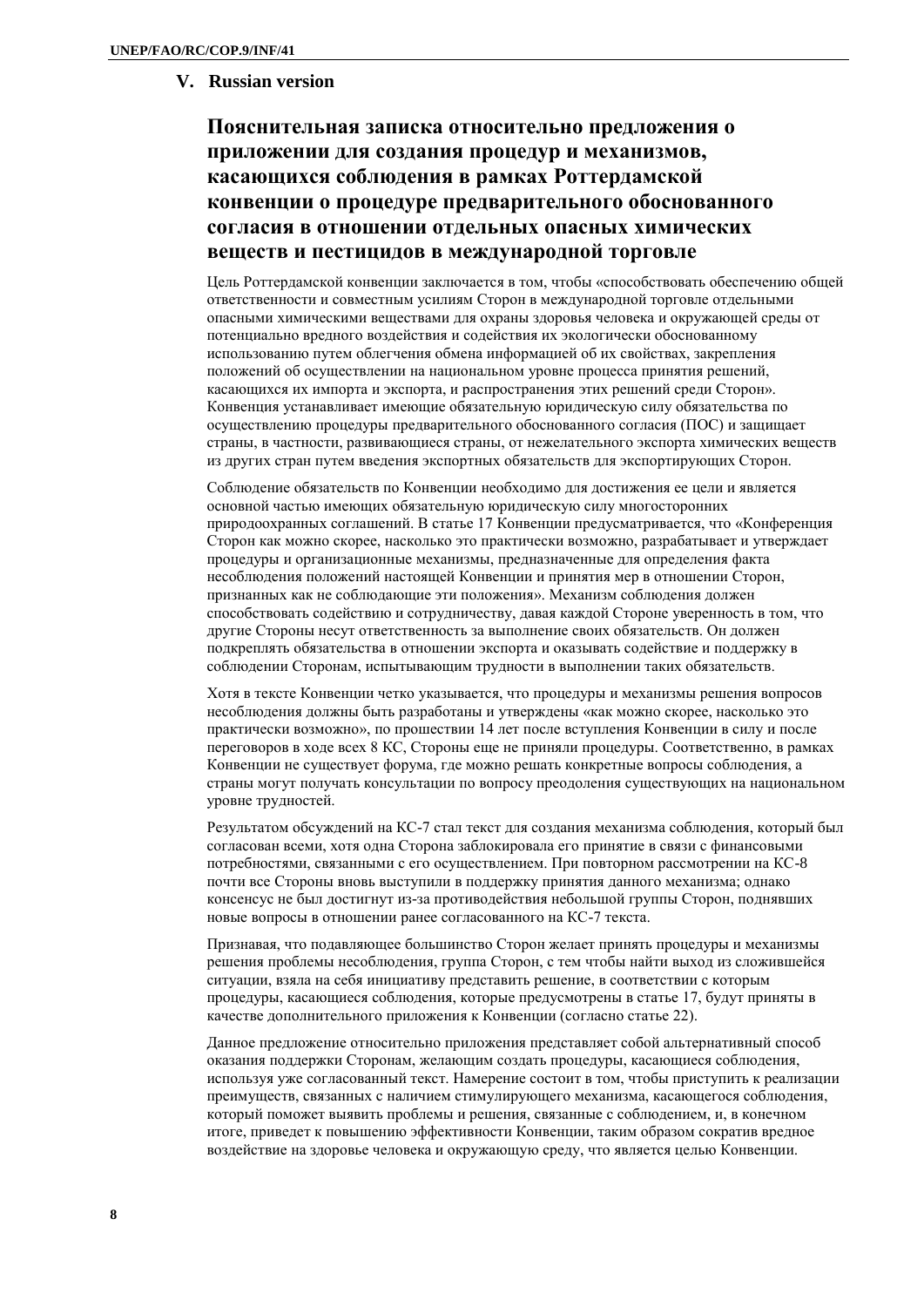Данное предложение относительно приложения включает аналогичный текст КС-7, который обсуждался на КС-7 и КС-8 и был поддержан подавляющим большинством Сторон.

Намерение Сторон, предложивших данное приложение, состоит в том, чтобы оно было принято решением следующего содержания:

#### **Решение РК-9/[ ]: Процедуры и механизмы, касающиеся соблюдения Роттердамской конвенции**

*Постановляет* принять приложение VII к Конвенции, в котором излагаются процедуры и механизмы, касающиеся соблюдения Роттердамской конвенции, содержащиеся в приложении к настоящему решению.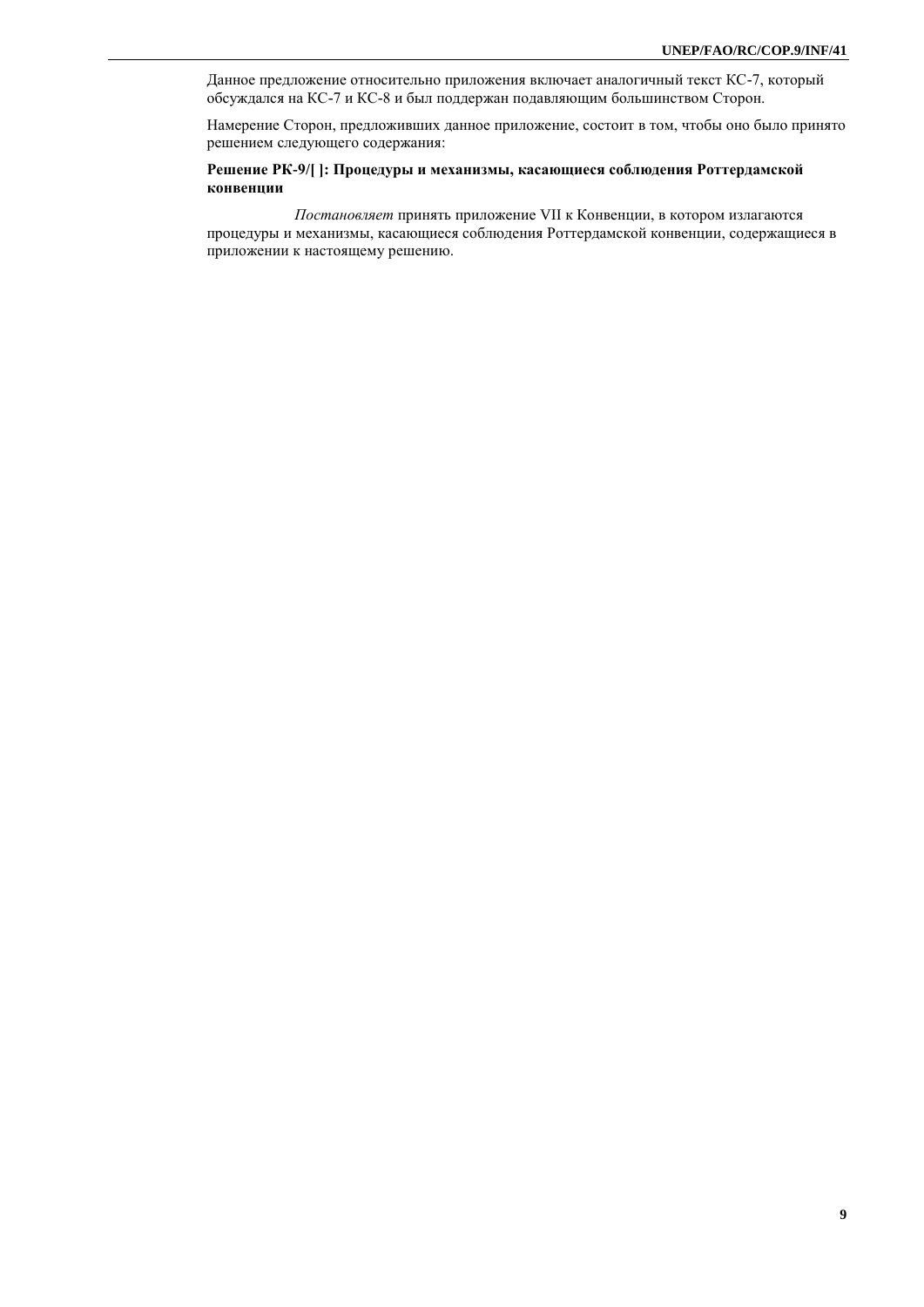### **VI. Spanish version**

# **Nota explicativa sobre la propuesta de anexo para establecer procedimientos y mecanismos de cumplimiento del Convenio de Rotterdam sobre el Procedimiento de Consentimiento Fundamentado Previo Aplicable a Ciertos Plaguicidas y Productos Químicos Peligrosos Objeto de Comercio Internacional**

El objetivo del Convenio de Rotterdam es "promover la responsabilidad compartida y los esfuerzos conjuntos de las Partes en el comercio internacional de ciertos productos químicos peligrosos a fin de proteger la salud humana y el medio ambiente frente a posibles daños y contribuir a su utilización ambientalmente racional facilitando el intercambio de información sobre sus características, estableciendo un proceso nacional de adopción de decisiones sobre su importación y exportación y difundiendo esas decisiones a las Partes". El Convenio crea obligaciones jurídicamente vinculantes para la aplicación del procedimiento de consentimiento fundamentado previo (CFP) y protege a los países, en particular los países en desarrollo, frente a las exportaciones no deseadas de productos químicos de otros países mediante la imposición de obligaciones sobre la exportación a las Partes exportadoras.

El cumplimiento de las obligaciones contraídas en virtud del Convenio es fundamental para que este alcance su objetivo, y es también parte fundamental de los acuerdos ambientales multilaterales jurídicamente vinculantes. En el artículo 17 del Convenio se estipula que "la Conferencia de las Partes desarrollará y aprobará lo antes posible procedimientos y mecanismos institucionales para determinar el incumplimiento de las disposiciones del presente Convenio y las medidas que hayan de adoptarse con respecto a las Partes que se encuentren en esa situación". Un mecanismo de cumplimiento debería ser facilitador y cooperativo y generar en las Partes la confianza de que las otras Partes deben rendir cuentas sobre el cumplimiento de sus obligaciones. Debe reforzar las obligaciones en materia de exportación, y promover y apoyar el cumplimiento por las Partes que encuentran dificultades en el cumplimiento de dichas obligaciones.

Aun cuando el texto del Convenio indica claramente que los procedimientos y mecanismos para abordar el incumplimiento deben elaborarse y aprobarse "lo antes posible", las Partes no han adoptado procedimientos todavía pese a los 14 años transcurridos desde la entrada en vigor del Convenio y todas las negociaciones mantenidas durante las ocho Conferencias de las Partes. Por consiguiente, no existe un foro en el marco del Convenio en el que puedan abordarse cuestiones concretas en materia de cumplimiento y donde los países puedan recibir asesoramiento para superar los problemas nacionales.

Los debates de la séptima Conferencia de las Partes resultaron en un texto para el establecimiento de un mecanismo de cumplimiento acordado por todos, aunque una Parte bloqueó su aprobación a causa de los requisitos financieros para su aplicación. Al volver a examinarse la cuestión en la octava Conferencia de las Partes, de nuevo casi todas las Partes apoyaron la aprobación del mecanismo; sin embargo, no se llegó a un consenso debido a la oposición de un puñado de Partes que expresaron nuevas preocupaciones acerca del texto acordado previamente en la séptima Conferencia de las Partes.

Reconociendo que la gran mayoría de las Partes desean la adopción de procedimientos y mecanismos con los que abordar el incumplimiento, y con el ánimo de encontrar la forma de seguir avanzando, un grupo de Partes ha tomado la iniciativa de presentar una solución por conducto de la cual los procedimientos de cumplimiento que se solicitaban en el artículo 17 serían aprobados en un anexo adicional del Convenio (según lo establecido en el artículo 22).

La propuesta de anexo ofrece una forma alternativa de prestación de ayuda a las Partes que deseen establecer procedimientos de cumplimiento, utilizando para ello el texto ya acordado. La intención es comenzar a materializar los beneficios de contar con un mecanismo de cumplimiento facilitador que ayudará a determinar los problemas y soluciones relacionados con el cumplimiento y, en última instancia, redundará en una mayor eficacia del Convenio, con lo que se reducirán los efectos perjudiciales sobre la salud humana y el medio ambiente, que es el objetivo del Convenio.

La propuesta de anexo incluye el mismo texto ya debatido en las Conferencias de las Partes séptima y octava y que contó con el apoyo de una mayoría abrumadora de las Partes.

La intención de las Partes patrocinadoras del anexo es que este sea aprobado mediante una decisión cuyo texto sería el siguiente: